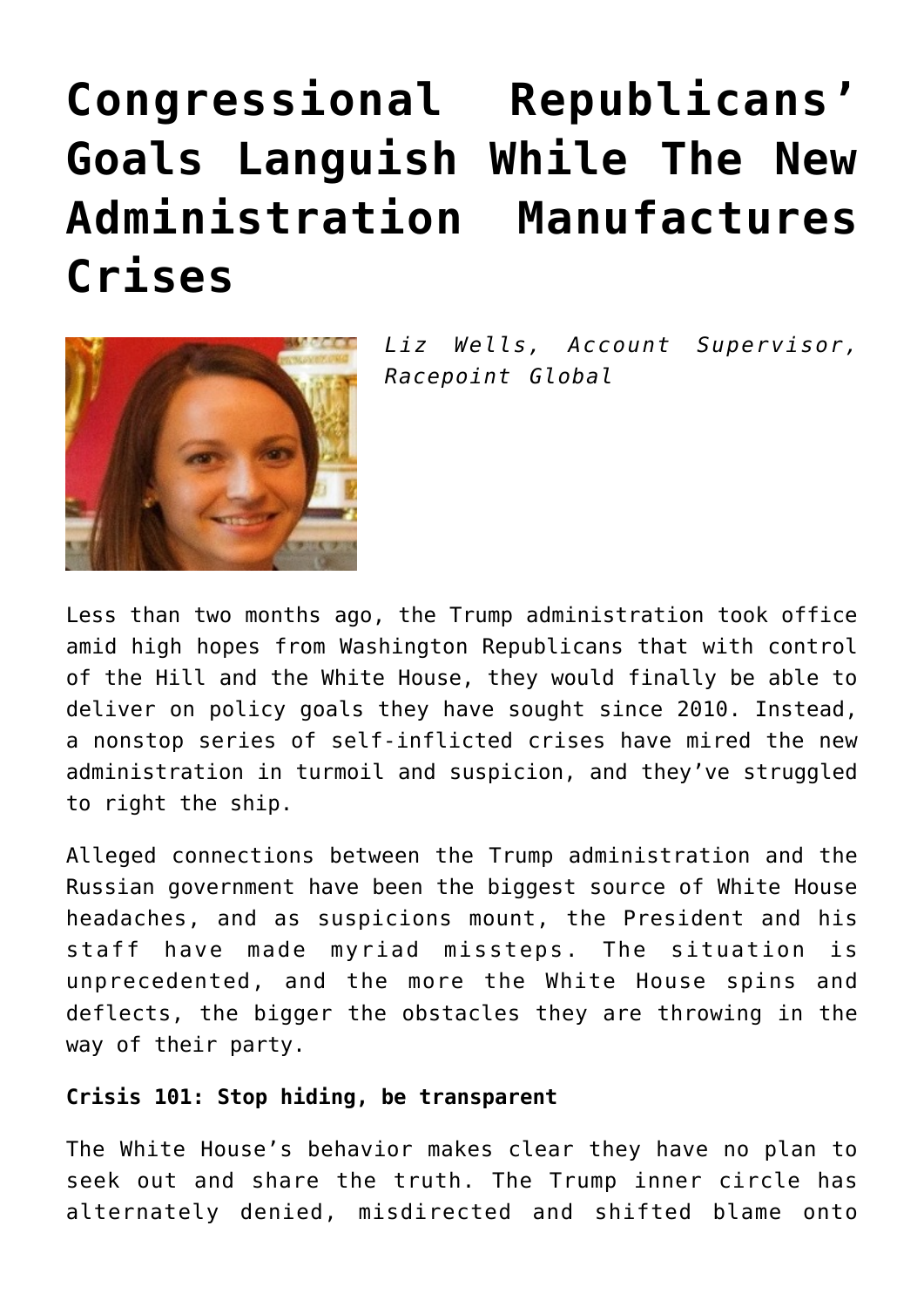outsiders for the steady drumbeat of leaks and revelations. Publicly, White House officials are contradicting each other, divulging troubling off-the-record accounts of infighting, and they seem to have little control over the President's unpredictable behavior. By denying the obvious problems facing the presidency, the White House is ensuring that the cloud of Russia ties will loom over every move the administration makes—guaranteeing their opponents and the media won't let up.

Meanwhile, the entire legislative agenda that congressional Republicans have been clamoring for—and their voters hoping for—is in jeopardy. GOP leaders may be trying to align the focus back on their goals of reforming health care and the tax code, but the continuous cycle of crises drowns out the message on these key policy areas.

## **There is nothing new under the sun**

Congressional Democrats learned in 2009 and 2010 that without a clear, aggressive communications strategy aligned with legislative efforts and led by the President, an issue as complex as health care reform will drag on too long. The GOP should remember this well—it's the main reason they held congressional majorities for most of the Obama presidency.

In President Obama's first months in office, a swift, top-down message strategy helped to push through both the Recovery Act and TARP quickly enough to overcome substantial criticism and opposition. In contrast, the ensuing effort to draft and pass the Affordable Care Act (ACA) left weary congressional Democrats without adequate cover from the White House. An extended timeline for debate gave critics ample time to pick apart individual provisions and build a passionate opposition. Over the course of nearly a year—with voters focused on the down economy, not health policy—angry constituents swarmed town hall meetings, organized rallies and later voted dozens of Democratic lawmakers out of office. We're already seeing organized opposition to the Trump administration on a scale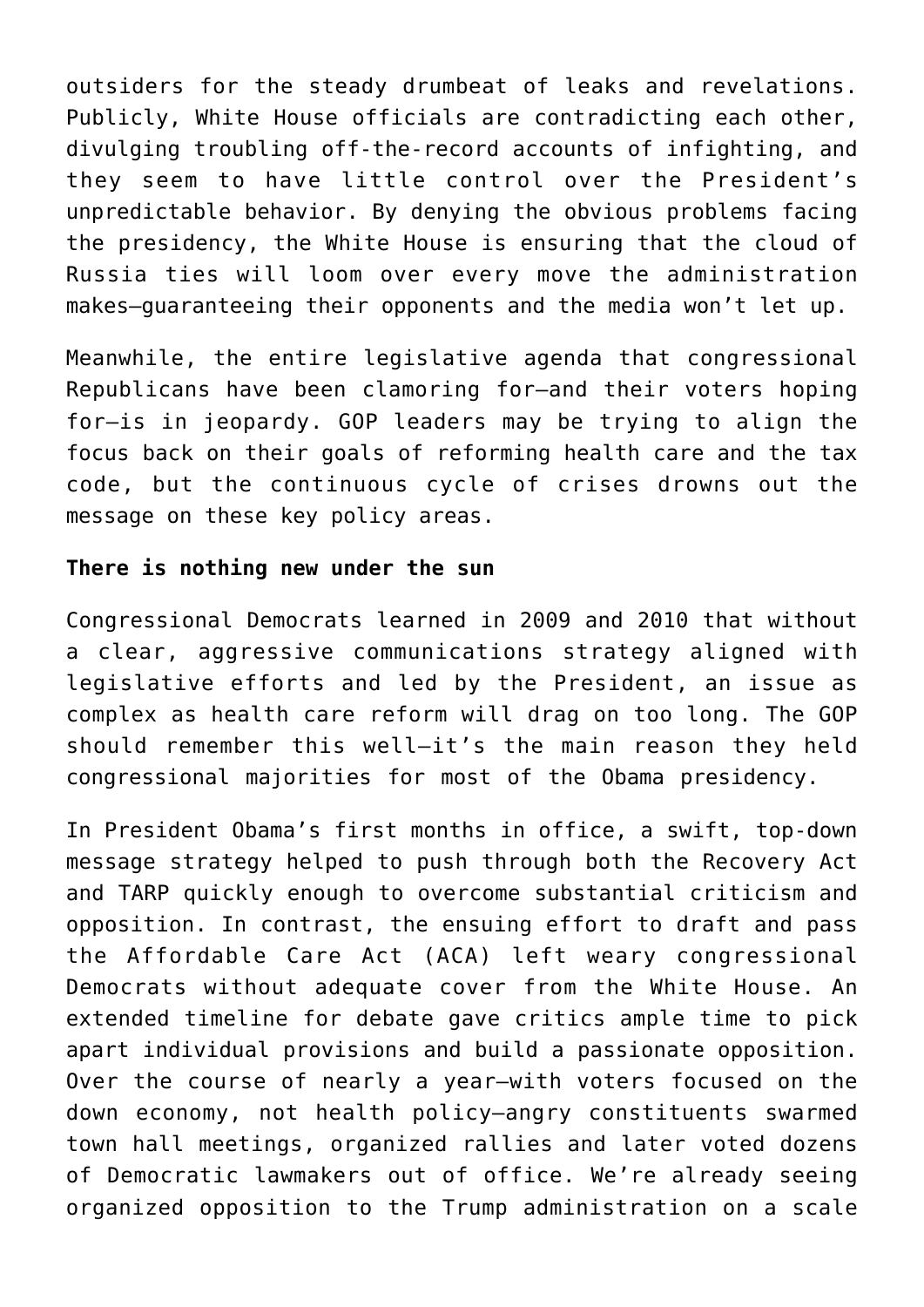that dwarfs the crowds at this point in 2009, so time is of the essence to advance legislative priorities.

## **Define your proposals before opponents do**

Despite the obvious analog to the health care battle of 2009, and a seven-year runway to craft and sell the bill, House Republicans thoroughly botched the rollout of their signature policy priority. Key GOP leaders failed to define the goals and features of the bill right out of the gate, and they neglected to build a coalition of key constituencies—inside and outside their own party—to back the proposal ahead of the introduction. In fact, powerful conservative institutions including the Heritage Foundation and the Club for Growth slammed the proposal less than a day after its launch. It's too early to determine whether the effort will recover, but these missteps allowed the media and opposing voices to drive the legislation's narrative, signaling a significant setback for repeal efforts.

In the absence of strong leadership from the White House, mistakes like the rollout of the health care bill are sure to continue. The White House's continued obfuscation and misdirection have left congressional Republicans with no cover from their leader, as the ACA grows in popularity and opposition crystallizes. For the GOP to secure the major policy changes they seek, Congressional Republicans need the White House to stop changing the subject, put its manufactured crises to bed, and take responsibility for advancing the party's agenda.

To do this, congressional Republican leaders first need to hold the administration to account on its dealings with Russia in a transparent and open process. Then, they must move on to the real work of reengaging the activists who emerged during the ACA debate; building a coalition of stakeholders to apply external pressure to Congress; developing a compelling narrative to promote their policy goals; and then sticking to